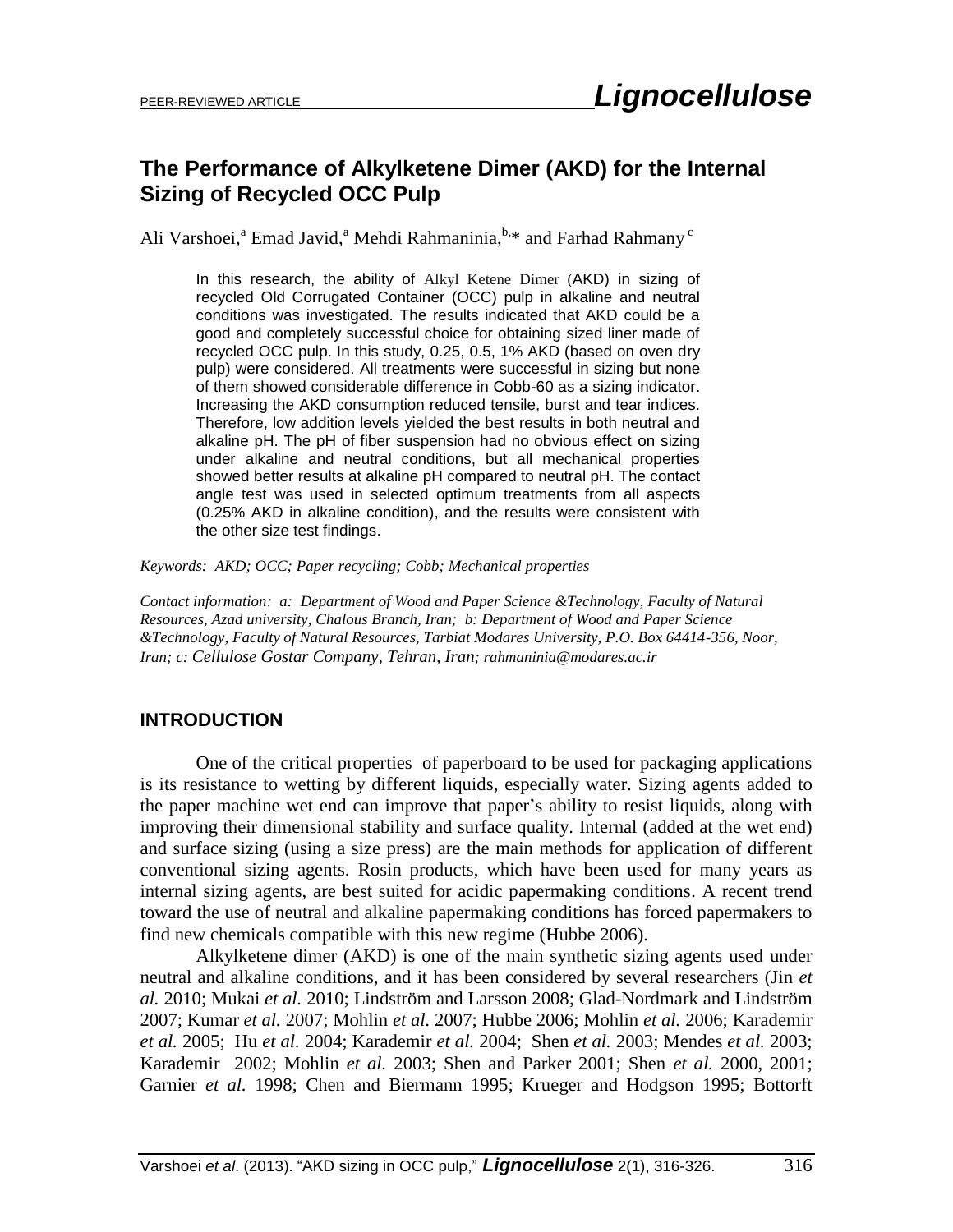1994; Bartz 1992; Gess 1992; Walkden 1991; Crouse and Wimer 1991; Marton 1991; Gess 1991; Lund 1991; Marton 1990).

The mechanism of wood fibers sizing by AKD application has been argued widely. Most scholars believe that lactone tetrahedral ring of AKD reacts with the hydroxyl groups of cellulose and hemicelluloses to form beta-keto ester bonds (Fig. 1). However, some others mentioned in a recent review article suggest that such a bond plays no effective role in sizing (Hubbe 2006).



**Fig. 1.** The reaction of alkyl ketene dimer (AKD) with cellulose hydroxyl groups to form beta-keto ester

It seems that AKD can attach itself irreversibly to the surface of fibers and that such attachment is largely responsible for effective sizing. The direct observations of Bottorff (1994), conducted on papers treated and not treated with AKD using solid-state 13C NMR, have confirmed that beta-keto ester bonds can form in papers sized with AKD.

The reaction between AKD and cellulose happens relatively slowly, and alkalinity can act as its catalyzer. Moreover, it has been shown that bicarbonates and polymers having amine functional groups are effective in accelerating this reaction and can be added to AKD emulsion. Some studies have indicated that thermal treatment could be considered in sizing with AKD. Roberts (1996) explained that thermal treatment has a positive impact on spreading and displacement of AKD on fibers surface. Lindström (2007) also considered the importance of eliminating water before the spreading and distribution of AKD molecules on the fiber surfaces. He concluded that when AKD is surrounded by water molecules it cannot act properly. Fortunately, it appears that spreading of the AKD on a molecular level does not take place to a significant extent until the paper web has been dried to 80 about percent solids. Figures 2 and 3 demonstrate the mentioned process and probable reactions in the AKD sizing process, respectively.

Recycling of waste papers reduces the volume of waste materials on the one hand, and creates considerable profits by returning an unusable material to the production cycle on the other hand. The recycling of papers reduces also the need for the pulping of virgin fibers throughout the world and the need to harvesting of forests as the lungs of the earth. The decrease in the costs of recycled paper products in comparison to virgin papers is in turn profitable. The Table 1 demonstrates the recycling conditions for paper in 2006 (FAO 2006). Meanwhile, rising paper consumption due to growing the world population along with enlarging diversity of papers' applications is putting more pressure on papermaking industries to use more waste paper.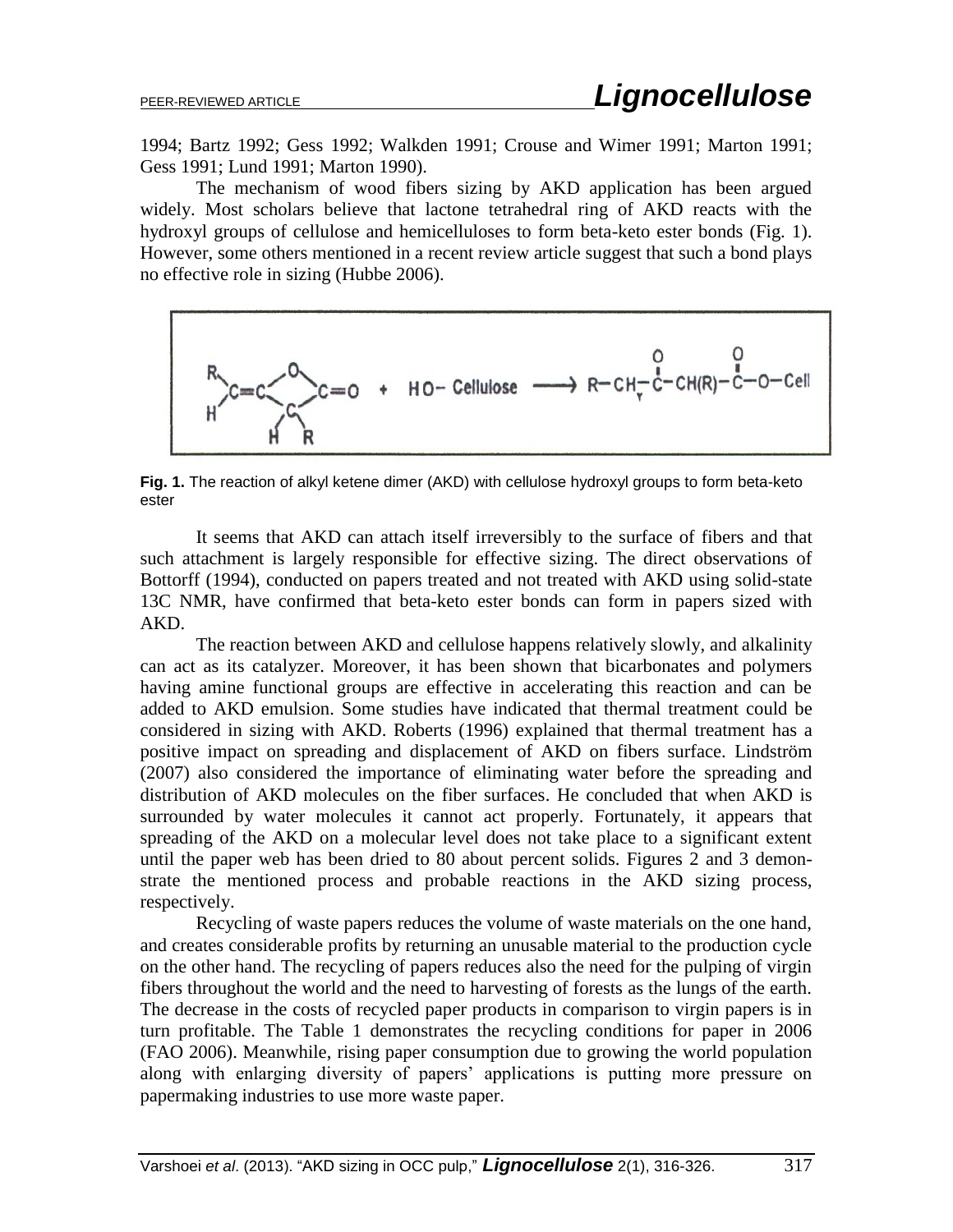



**Fig. 2.** Schematic Illustration of Mechanism of AKD Sizing (Kumar *et al.* 2010)



**Fig. 3.** Possible AKD reaction products produced during the sizing of paper (Bottorft 1994)

| $1.4819$ 11 $1.4901$ 1.00 $1.001$ 1.1 $4.0000$ 1.1 $1.001$ 2.000 1. |            |                      |            |            |         |  |
|---------------------------------------------------------------------|------------|----------------------|------------|------------|---------|--|
| Region                                                              |            | Paper Recycling (MT) |            |            |         |  |
|                                                                     | 1990       | 1995                 | 2000       | 2005       | Percent |  |
| Africa                                                              | 1,515,700  | 1,166,700            | 909,800    | 734,970    | ---     |  |
| Asia                                                                | 52,077,715 | 44,076,152           | 33,493,771 | 24,322,100 | 57%     |  |
| Europe                                                              | 54,774,990 | 43,991,709           | 33,641,000 | 24,088,000 | 55%     |  |
| North and Central                                                   | 47,806,928 | 45,945,000           | 33,246,500 | 28,788,008 | 38%     |  |
| America                                                             |            |                      |            |            |         |  |
| South America                                                       | 4,867,700  | 4,455,000            | 2,665,000  | 2,417,000  | ---     |  |

**Table 1.** Paper Recycling in 2006 (FAO, 2006)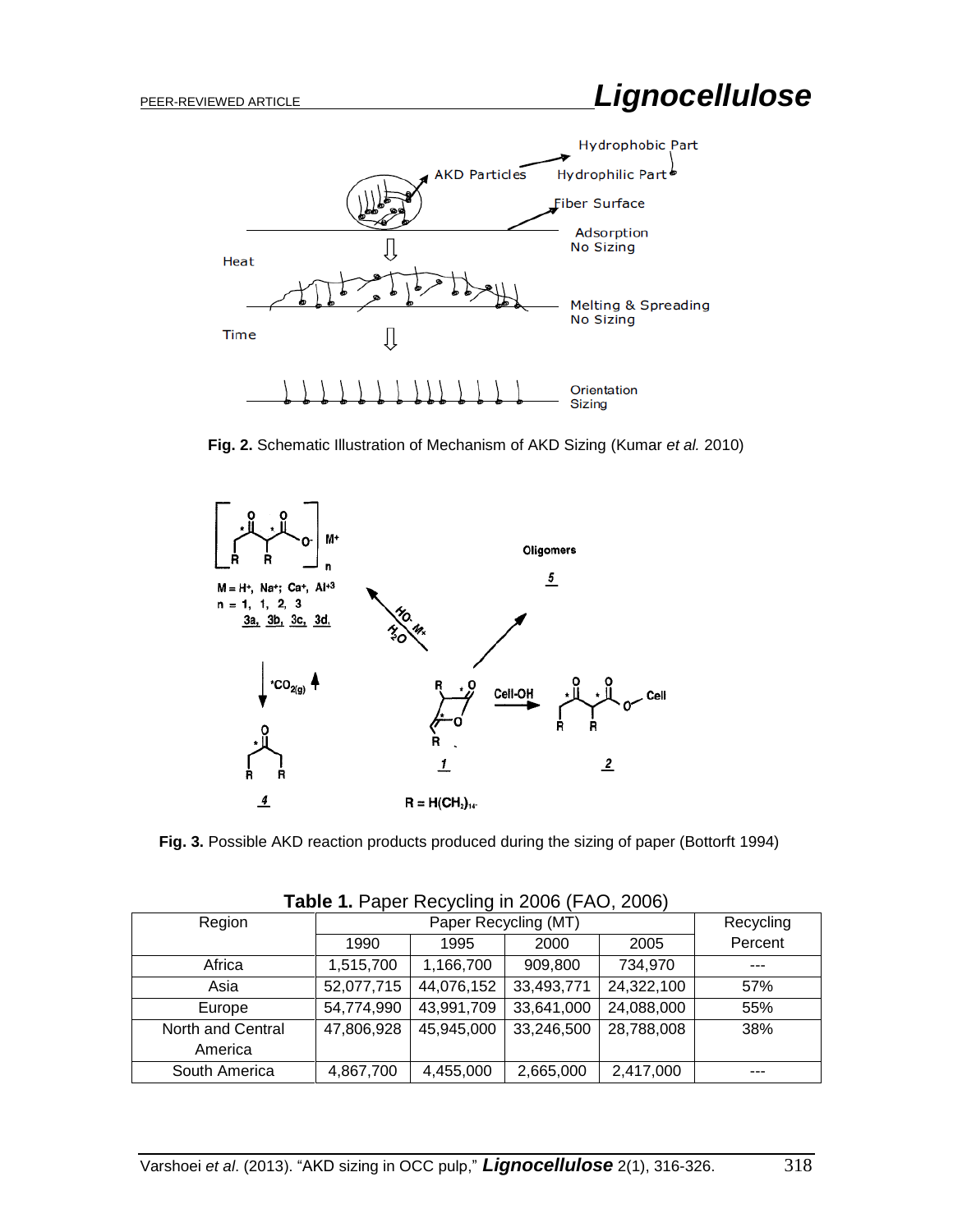However, recycled fibers can cause extensive problems because of their different nature compared to virgin pulps. For instance, complex wet-end in recycled fiber suspension (existing anionic trash, high conductivity, *etc*.) or decreasing fiber quality (hornification, less WRV, less hydroxyl groups, *etc*.) can be mentioned.

It seems that the presence of cations or less hydroxyl groups may interfere negatively with the bonding of the AKD and cellulose. Also, as the retention of AKD depends on its stabilization with cationic polyelectrolyte. The complex wet end system of recycled pulp may make it more challenging to control retention efficiency (Bottorff 1994; Hubbe 2006).

As the paper and paperboard packaging industry has paid special attention to use recycled fibers, especially fibers produced from recycling of old corrugated containers (OCC) and also because the resistance of packaging papers and paperboards against liquids, especially water, is of great importance, more comprehensive information is needed regarding AKD sizing of packaging papers produced from recycled fibers. In the present research, the effects of AKD on the properties of paperboard make from OCC recycled fibers were studied.

#### **EXPERIMENTAL**

The OCC required for this research was collected from Iran Papyrus Company randomly. There were no other contaminants, including non-paper wastes, white top papers, printed papers, office papers, newspapers, *etc*. Selected OCC was transferred to Shahid Beheshti University laboratory (ZirAb Campus) and kept under ambient conditions for 24 hours. The dryness of the sample was 6.7% after 24 hours. A sample weighing 384.12 grams (equal to 360 oven-dry grams of sample) was soaked in 5 L of water for 24 h and then reslushed manually.

Disintegrating and refining were applied at 1.5% consistency using a laboratory Hollander beater according to TAPPI standard T200 sp-01 until reaching 300 mL CSF freeness, as determined by CSF Tester. Thereafter, refined pulp was used for introducing desired treatments. The AKD was added to this pulp at four levels (zero, 0.25, 0.75, and 1 percent, based on oven-dried pulp) and at the two pH levels of of 8.5 (alkali) and 7 (neutral) using a mixer with 750 rpm during 60 seconds. The applied treatments have been shown in Table 2.

| рH       | AKD (%) | Treatment               |  |  |
|----------|---------|-------------------------|--|--|
|          | 0       | <b>Control Neutral</b>  |  |  |
|          | 0.25    | 0.25 % Neutral          |  |  |
| Neutral  | 0.75    | 0.75 % Neutral          |  |  |
|          |         | 1% Neutral              |  |  |
|          | 0       | <b>Control Alkaline</b> |  |  |
| Alkaline | 0.25    | 0.25 % Alkaline         |  |  |
|          | 0.75    | 0.75 % Alkaline         |  |  |
|          |         | 1% Alkaline             |  |  |

| <b>Table 2.</b> Treatments Carried Out in the Research |  |  |  |  |
|--------------------------------------------------------|--|--|--|--|
|--------------------------------------------------------|--|--|--|--|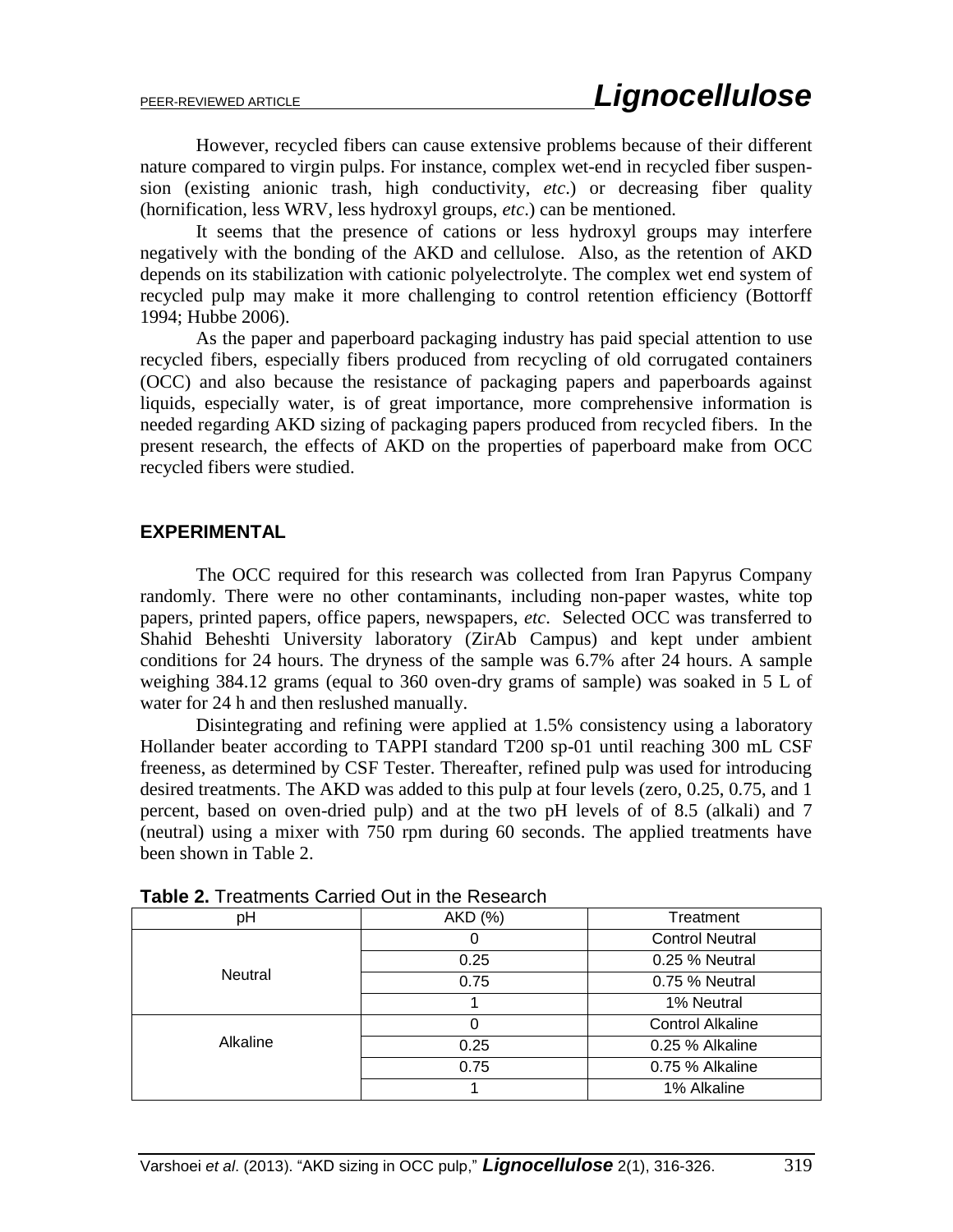The preliminary pH of the pulp was 6.5, so the levels of  $pH=7$  and  $pH=8.5$  were established by addition of sodium hydroxide. The handsheets were prepared and then pressed according to TAPPI standard T 205 sp-02, and dried using a drum dryer in two successive phases. In the first phase, the sheets were dried at 70  $\degree$ C for 150 minutes, and in the second phase, the temperature was raised to 90  $^{\circ}$ C for 10 minutes. The basic weight was set to 130  $g/m^2$ . Table 3 shows the determined properties, their units, and the used standard. The contact angle also was assessed using a Goniometer PG-X device.

| <b>Taple of T</b> oold OdiTiou Out and their Oldhuarud |                  |                      |                      |               |                    |
|--------------------------------------------------------|------------------|----------------------|----------------------|---------------|--------------------|
| Test                                                   | Basis Wt.        | Tear Index           | Burst Index          | Tensile Index | Cobb <sub>60</sub> |
| Jnit                                                   | a/m <sup>2</sup> | mNm <sup>2</sup> /gr | kPam <sup>2</sup> /g | Nm/a          | a/m <sup>2</sup>   |
| Test Method                                            | IS0-536          | IS0-1974             | IS0-2758             | IS0-1924-2    | IS0-535            |

 **Table 3.** Tests Carried Out and their Standards

### **RESULTS AND DISCUSSION**

# **AKD Performance for Sizing of OCC Paperboard at Alkaline and Neutral pH**

Figure 4 shows the Alkyl Ketene Dimer (AKD) sizing performance on the liners obtained from old corrugated container (OCC) recycled fibers at different consumption rates of this sizing agent under alkaline and neutral conditions. As expressed before, although many subjects have been addressed about the use of AKD in different kinds of virgin fibers in previous studies (Hubbe, 2006), less attention has been paid to the use of the substance in recycled fibers with very complex wet-end chemistry. The results show that AKD imparted appropriate sizing in both alkaline and neutral conditions. Cobb values measured after 60 s decreased from 302  $g/m^2$  and 330  $g/m^2$  in a control treatment under neutral and alkaline conditions to 24  $g/m^2$  using 0.25% AKD, respectively. Although the Cobb's descending trend continued with the increase of AKD consumption, no considerable difference was observed between AKD levels and it can be concluded that the lowest value of AKD consumption in this research had offered an appropriate result.

As stated before, the formation of beta-keto ester bonds between AKD and the hydroxyl groups of cellulose and hemicellulose is one of the proposed mechanisms to explain AKD sizing. Since the bond is of covalent type, it appears to be been less affected by the recycled pulp's wet-end chemistry, and hence it gave rise to successful sizing. Of course, it shouldn't be forgotten that AKD is effective only under alkaline and neutral papermaking environments. Conversely, the complexity inherent in wet-end chemistry would have a negative effect in the case of internal sizing in an acidic environment of recycled papermaking, especially when employing rosin systems that depend strongly on electrostatic relationships during their curing process. Although it was supposed that the recycled fiber wet end may interfere with the adsorption of AKD and consequently decrease its sizing effect, the present results show no considerable effect on sizing. Moreover, no difference was observed between the alkaline and neutral pH with regard to sizing. So, the AKD performance hasn't been affected by the change of the pH from neutral to alkaline.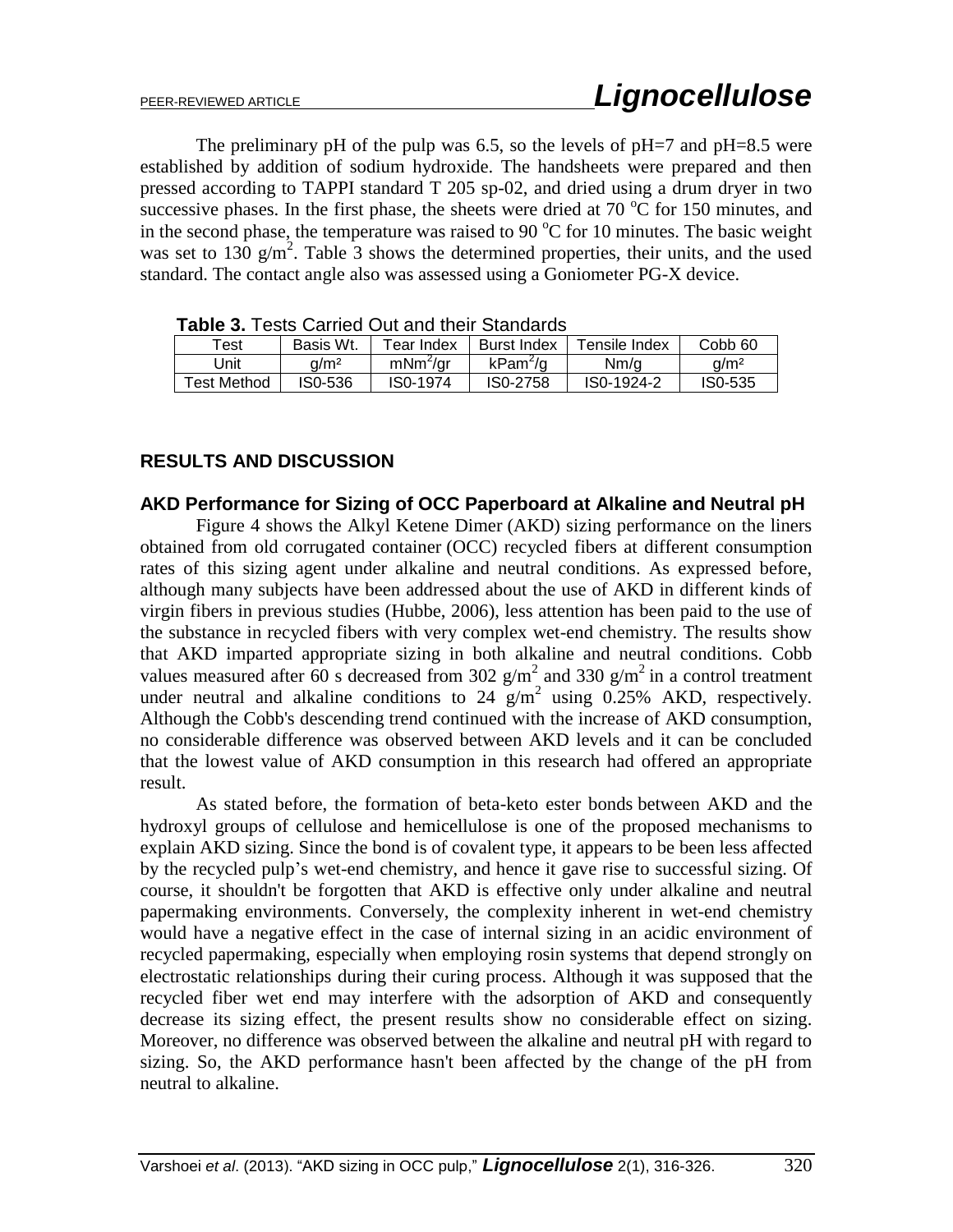The sizing results also have been confirmed by assessment of water drop shapes and disappearance during 25 seconds between control treatment and 0.25% AKD in the alkaline condition (Fig. 5). As was observed after 25 seconds, there weren't any obvious changes in the shape of water drops on paper treated with 0.25% AKD, but in contrast, the water drops disappeared during that interval by absorption into the paper. The abovementioned results are in accordance with those obtained by other researches about virgin pulps (Hubbe 2006).



**Fig. 4.** Effect of AKD sizing on Cobb-60



**Fig. 5.** Comparing contact angle between (A) control paper (un-sized), and (B) paper sized with 0.25% AKD, all at alkaline pH

# **AKD Effect on Tensile Index of OCC Paperboard at Alkaline and Neutral pH**

Figure 6 shows the effect of AKD sizing on the tensile Index of the liners made of OCC recycled fibers in different percentages of its consumption in two alkaline and neutral environments. The presence of AKD in the structure of the OCC recycled papers reduced tensile index. According to the mechanism considered for the AKD, the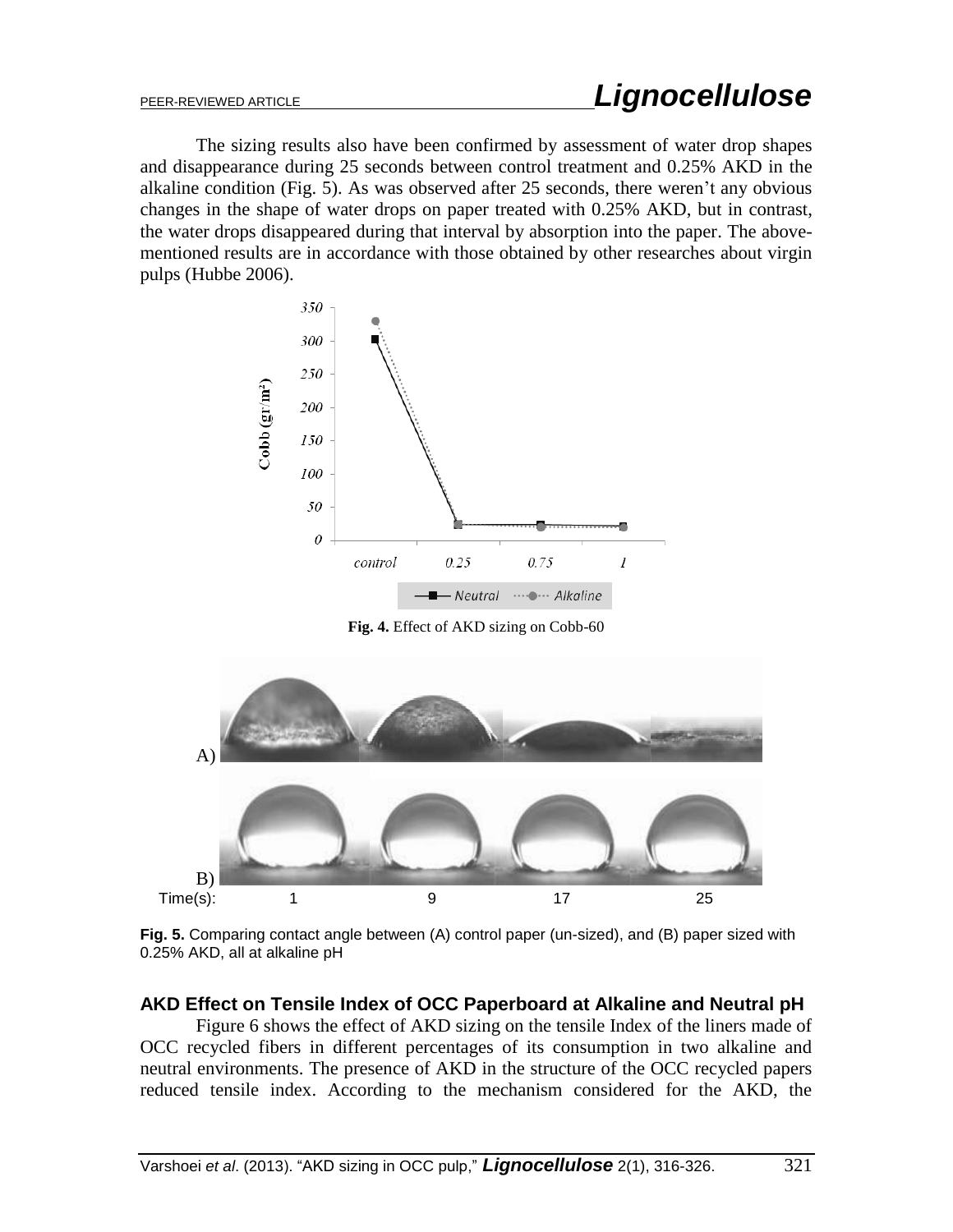quadrilateral lactone ring in AKD reacts with cellulose and hemicelluloses hydroxyl groups to form the beta-keto ester bonds (Fig. 2). This reaction will cause in the cellulose and hemicelluloses hydroxyl groups to be unavailable for formation of hydrogen bonds with each other, leading to a reduction of connections between fibers. The tensile strength is a property that is mostly affected by the interfiber bonding status. Hence, the AKD addition will reduce this resistance naturally. According Fig. 6, increasing AKD consumption will reduce tensile strength more. Therefore, except for the control treatment, the lowest level of the AKD consumption gave in the highest dry-strength in this research.

Moreover, it is observed that the tensile index was higher for sheets formed at alkaline pH. This result is reasonable and perceivable, because under alkaline conditions (even in the presence of AKD), the fibers' electrostatic negative charge and the fibers' bonding potential will be increased because of activation of a greater number of hydroxyl groups in this environment compared to neutral pH (Crouse and Wimer 1991).



**Fig. 6.** Effect of AKD sizing on Tensile Index

#### **Effect of AKD on the Burst Index at Alkaline and Neutral pH**

Test results for bust index were similar to those for tensile index, as shown in Fig. 7. Once again, the internal AKD sizing adversely affected strength. As the burst strength is similar to tensile strength with respect to being dependent on interfiber bonding, the same discussion given in the previous paragraph could be applied here as well.

#### **Effect of AKD Sizing on the Tear Index at Alkaline and Neutral pH**

Figure 8 shows the effect of AKD sizing on the tear strength of the liners made from the OCC recycled fibers with different AKD levels under the alkaline and neutral environments. The fibers length is regarded as the most important factor affecting the tear strengh, but under constant fibers length conditions, the increased potential of hydrogen bond formation can positively affect this property.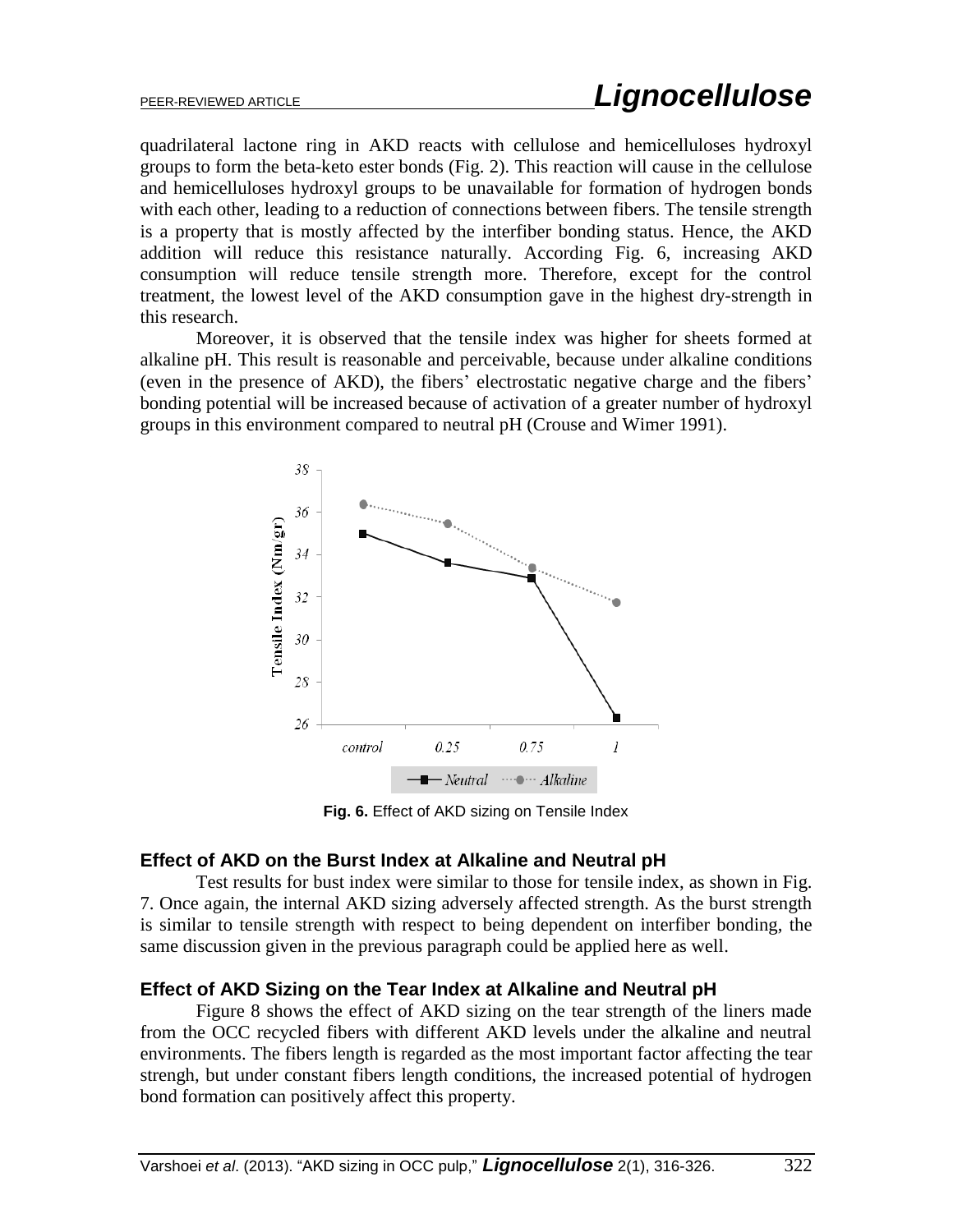

**Fig. 7.** Effect of AKD sizing on burst index

The maximum value of the tear resistance was observed in the case of the control treatment. It seems that a lack of AKD in the paper structure and so the avoidance of interfering with the hydrogen bond sites is responsible for this observation. By adding the sizing agent, the tear index tends to be reduced and the descending trend continues with increasing more dosage, consistent with increased beta- keto ester bonds between AKD and the cellulose and hemicelluloses hydroxyl groups. With regard to the effect of alkaline and neural environments on the AKD performance, it is observed that like the other previous properties, the positive effect of the alkaline environment is more obvious compared to the neutral one and the increase of the environment alkalinity can mitigate the adverse effect of this substance on the tear strength.



**Fig. 8.** Effect of AKD sizing on tear Index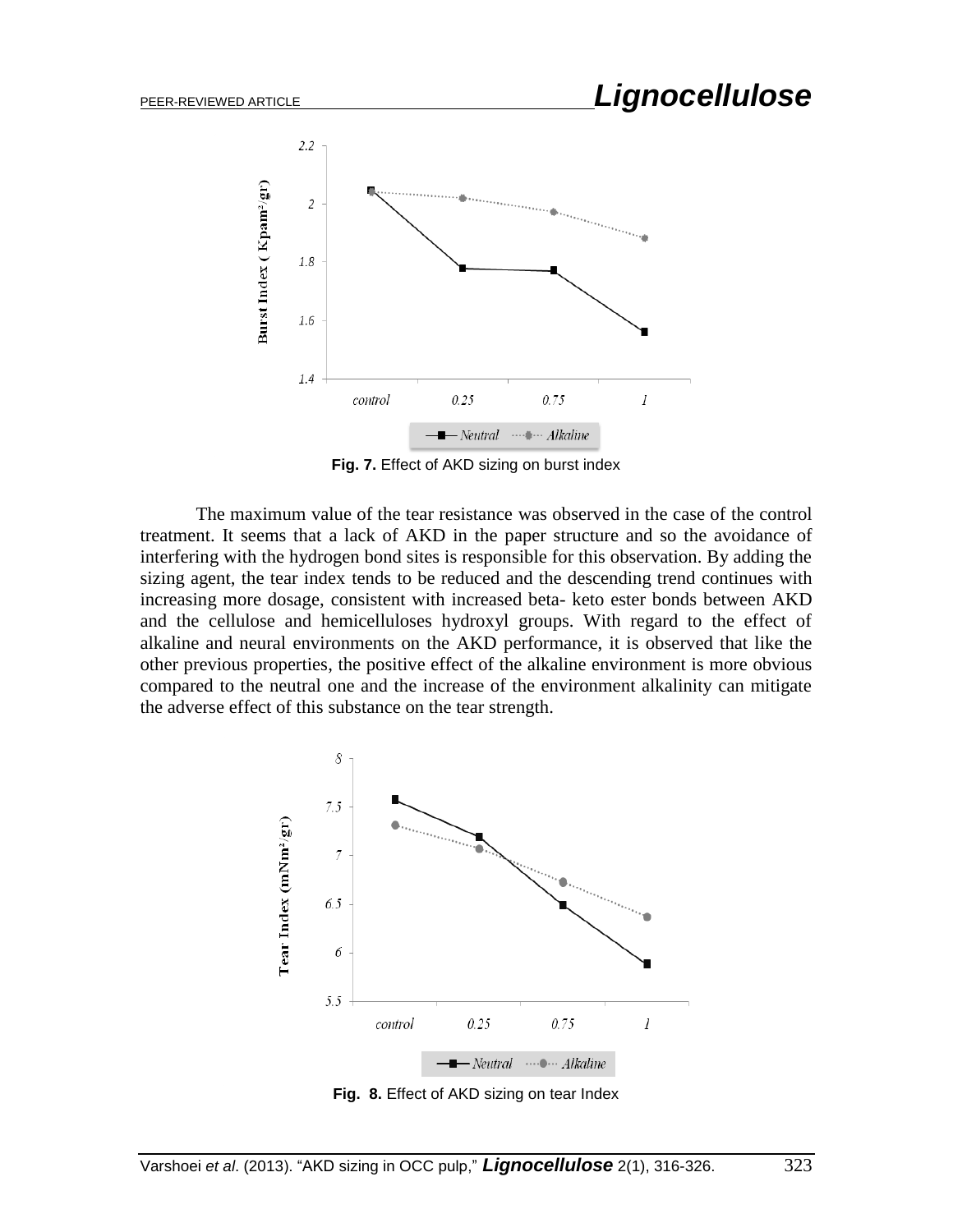#### **CONCLUSIONS**

- 1. Although it was supposed that recycled fiber could interfere with the retention of AKD, no obvious effect was found. It seems that more research using tougher conditions would be needed to show such an effect. Also, it seems that the sizing mechanism of AKD after its adsorption is not so much based on the electrostatic relationships, and this process is mainly affected by bonding and formation of betaketo ester bonds. Those methods of internal sizing that are based on the electrostatic charges effects, such as rosin sizing, would definitely encounter more problems in the suspension of the recycled fibers and would likely even lead to the sizing failure.
- 2. The increase of the AKD consumption from zero to 1% in this research reduces the Cobb test values, but the best result was obtained at the lowest percentage of AKD consumption, *i.e*. 0.25%. Because on the one hand, no considerable difference was obtained through using greater amounts of AKD and in the other hand, the overconsumption of AKD reduces such properties as burst index, tear index, and tensile index, the results suggest that the AKD addition ought to be no greater than then minimum that is required to reach the sizing specification.
- 3. The internal sizing performance using AKD for the recycled fibers was not affected by suspension's neutral or alkaline pH in this research. But the dry-strength properties evaluated in the research, namely the burst index, the tensile index, and the tear index increased with the increase of pH during papermaking. This result can be attributed to the increase of the fibers' negative electrostatic charge because of the activations of a greater number of hydroxyl groups in this environment compared to neutral pH. Consequently, the fibers have a greater potential to form hydrogen bonds. Crouse and Wimmer (1991) have also referred to this point.

# **ACKNOWLEDGMENTS**

The authors are grateful for the support of the Shahid Beheshti University, Zirab Campus (Especially Dr. Hossein Kermanian, Dr. Omid Ramezani and Eng. Zahra Razmpour), Tarbiat Modares University (Especially Dr. Behboud Mohebby and Eng. Assadolahzade) and Azad University,Chalus Branch for their kind help in all aspects .

# **REFERENCES CITED**

- Bartz, W. J., Darroch, M. E., and Kurrle, F. L. (1994). "Alkyl ketene dimer sizing efficiency and reversion in calcium carbonate filled papers," *TAPPI J.* 77(12), 139- 148.
- Bottorff, K. J. (1994). "AKD sizing mechanism: A more definitive description," *TAPPI J.* 77(4), 105-116.
- Chen, M., and Biermann, C. J. (1995). "Investigation of the mechanism of paper sizing through a desizing approach," *TAPPI J.* 78(8), 120-126.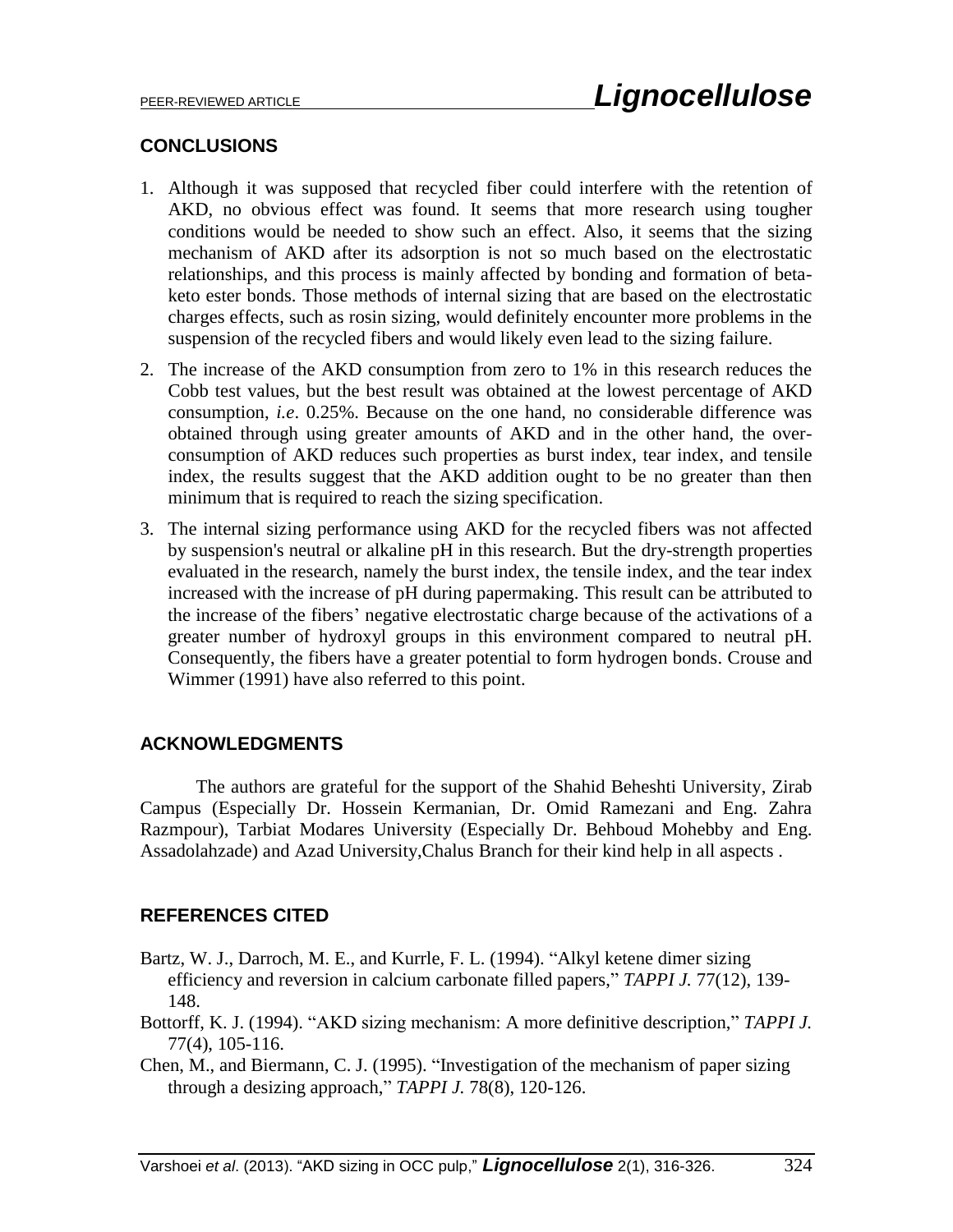Crouse, B. W., and Wimer, D. G. (1991). "Alkaline papermaking: An overview," *TAPPI J.* 74(7), 152-159.

FAO satistics, 2006.

- Garnier, G., Wright, J., Godbout, L., and Yu, L. (1998). "Wetting mechanism of alkyl ketene dimers on cellulose films," *Colloids and Surfaces A: Physicochemical and Engineering Aspects* 145, 153-165.
- Gess, J. M., and Lund, R. C. (1991). "The strong bond/weak bond theory of sizing, alkyl ketene dimer and the strong/weak bond theory," *TAPPI J.* 74(1), 111-113.
- Gess, J. M. (1992). "A perspective on neutral/alkaline papermaking," *TAPPI J.* 75(4), 79-81.
- Glad-Nordmark, G., and Lindström, T. (2007). "A study of AKD-size retention, Reaction and sizing efficiency. Part 3: The effects of fibers charge density and electrolyte concentration on size retention," *Nordic Pulp and Paper Research Journal* 22(2), 161-166.
- Hu, K., Ni, Y., and Zou, X. (2004). "Substitution of aspen high-yield pulp for hardwood kraft pulp in fine papers and its effect on AKD sizing," *TAPPI J.* 3(3), 13-16.
- Hubbe, M. A., (2006). "Paper resistance to wetting, a review of internal sizing chemicals and their effects," *Bioresources* 2(1), 106-145.
- Jin, H., Okayama, T., and Ohtani, H. (2010). "Influence of addition of bulking promoter on AKD-sizing performance," *J. Wood Sci*, 56, DOI 10.1007/s10086-009-1077-6, 127-132.
- Karademir, A. (2002). "Quantitative determination of alkyl ketene dimer (AKD) retention in paper made on a pilot paper machine," *Turk. J. Agric. For.* 26, 253-260.
- Karademir, A., Hoyland, D., Wiseman, N., and Xiao, H. (2004). "A study of the effects of alkyl ketene dimer and ketone on paper sizing and friction properties," *Appita Journal* 57(2), 116-120.
- Karademir, A., Chew, Y. S., Hoyland, R. W., and Xiao, H. (2005). "Influence of fillers on sizing efficiency and hydrolysis of alkyl ketene dimer," *Canadian Journal of Chemical Engineering* 83(3), 603-606.
- Krueger, J. J., and Hodgson, K. T. (1995). "The relationship between single fiber contact angle and sizing performance," *TAPPI J.* 78(2), 154-161.
- Kumar, Y. S., Mahavir, S., Santosh, G., Reddy S. R., Sarvjeet, S. K. P, R., and Rajinder, S. (2007). "An experience of alkaline sizing with AKD," *IPPTA J.* 19(4), 85-89.
- Lindström, T., and Larsson, P. T. (2008). "Alkyl ketene dimer (AKD) sizing A review," *Nordic Pulp and Paper Research Journal* 23(2), 202-209.
- Marton, J. (1990). "Practical aspects of alkaline sizing on kinetics of alkyl ketene dimer reactions: Hydrolysis of alkyl ketene dimer," *TAPPI J.* 73(11), 139-143.
- Marton, J. (1991). "Practical aspects of alkaline sizing: Alkyl ketene dimer in mill furnishes," *TAPPI J.* 74(8), 187-191.
- Mendes, P., Xiao, H., Costa, C. A. V., Belgacem, M. N., and Roberts, J. C. (2003) "Influence of impulse drying on the retention and sizing of paper with alkyl ketene dimer," *TAPPI J.* 2(2), 25-29.
- Mohlin, K., Holmberg, K., Esquena, J., and Solans, C. (2003). "Study of low energy emulsification of alkyl ketene dimer related to the phase behavior of the system," *Colloids and Surfaces A: Physicochem. Eng. Aspects* 218, 189-200.